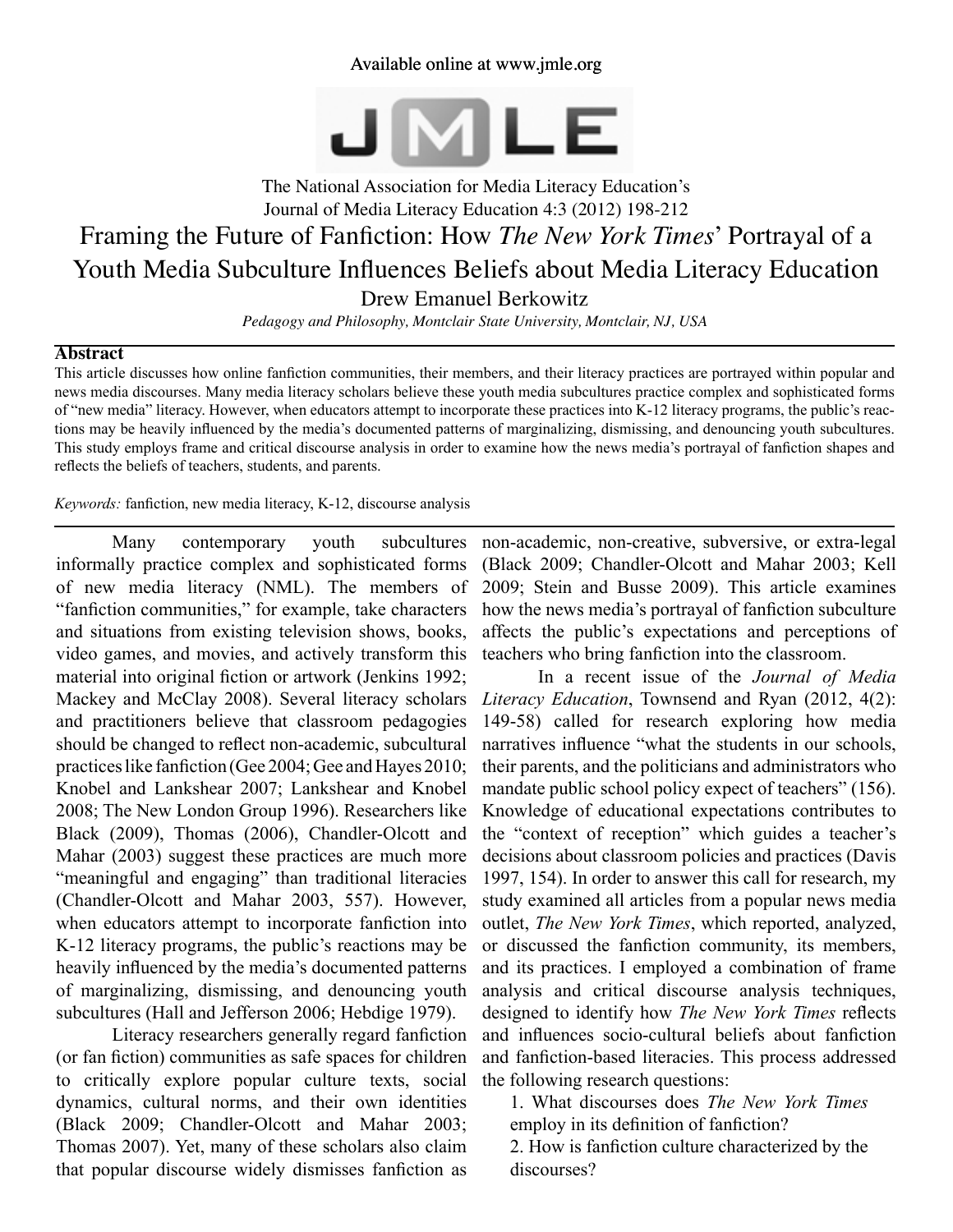3. What discourses does *The New York Times* employ in its characterization of fanfiction practitioners?

4. What is the purpose and future of fanfiction according to the discourses?

#### **Fanfiction as Subculture**

The term *fanfiction* describes specific patterns of textual production and consumption (Hetcher 2009; Stasi 2006). Fanfiction authors frequently rely on their readers' knowledge of established characters and stories in order to craft original works of fiction (Chandler-Olcott and Mahar 2003). This source material "offers a framework of requirements which most fan writers choose to obey" to varying degrees (Stein and Busse 2009, 195), and fanfiction communities "define themselves around shared readings" of these intertextual connections (197).

During the 1960s, fans of *Star Trek* began exchanging original stories through fan-interest magazines ("fanzines") and science fiction conventions (Coppa 2006; Verba 1996). In Japan, amateur manga artists began circulating *dōjinshi*, self-published comic books frequently based on popular anime and manga stories (Leavitt and Horbinski 2012). Today, many young fanfiction practitioners gather in online communities, formed by common media preferences rather than demographics such as race, gender, age, class, or ability (Black 2009; Thomas 2006). These diverse environments allow participants (especially "marginalized" adolescents) opportunities to construct and maintain "thought, identity, and social position" (Moje 2000, 252) by exercising a range of out-of-school literacy practices (Chandler-Olcott and Mahar 2003; Gee 2004).

Many fanfiction scholars refer to these communities as "subcultures" (Hadas 2009; Jenkins 1992; Lothian 2011). Henry Jenkins, the father of contemporary fanfiction studies (TWC Editor 2008), based his research on the Centre for Contemporary Cultural Studies' "hegemonic" approach to youth culture. The CCCS's research defined "subculture" as the rituals, practices, and styles of those subordinate groups who are "alternately dismissed, denounced and canonized; treated at different times as threats to public order and as harmless buffoons" (Hebdige 1979, 2). This conception of subculture was heavily influenced by several twentieth century sociological theories, including Roland Barthes' notion of secondlevel signification, Antonio Gramsci's conception of hegemony as a moving equilibrium, and Claude Lévi-Strauss' definition of *bricolage* as science of the concrete (Clarke, Hall, Jefferson, and Roberts 2006).

These "hegemonic" researchers envisioned culture as a complex network of groups and classes, each competing to disseminate and naturalize their specific tastes upon the rest of society. Since some groups have more access to the distribution of ideas and information (i.e., the mass media), the power to produce and impose taste upon society is unevenly distributed between social groups. Several CCCS researchers examined how the media's most dominant discourses and ideologies reflected the interests and taste preferences of society's most powerful social classes (CCCS Mugging Group 2006; Clarke 2006b). For example, Dick Hebdige's (1979, 2006) case studies of British punk and mod subcultures demonstrated how society's dominant classes used mass media to frame subcultural styles as deviant, immature, or abnormal.

Jenkins synthesized these cultural theories with Pierre Bourdieu's (1979) assertion that "those who regard themselves as the possessors of legitimate culture" cannot tolerate alternatives to dominant media preferences (56-57). His own insider experiences as a fanfiction practitioner led him to conclude that marginalization was deeply engrained in the language of media discourse. Jenkins (1992) described several examples of this negative media discourse within nonfiction books, television programs, and films (12-15).

Jenkins also cited Ien Ang's (1985) survey of Dutch viewers of the television program *Dallas*. Ang found that respondents who disliked *Dallas* were far more comfortable articulating their taste preferences than respondents who considered themselves "fans." She also observed that fans struggled to define their appreciation of *Dallas* as innocent or unproblematic, while non-fans appealed to widely-circulated, negative portrayals of *Dallas* within "mass culture" (104-110). According to Jenkins, Ang's study illustrated how media stereotypes influence popular discourse, preventing fans from defending or articulating the merits of their preferences and practices.

## **Fanfiction and Discourse**

Many fanfiction scholars share Jenkins' view that fanfiction practices are marginalized within popular discourse. Several scholars suggest these prevalent cultural sentiments complicate attempts to implement fanfiction-based classroom literacy practices: according to a MacArthur Foundation white paper, despite the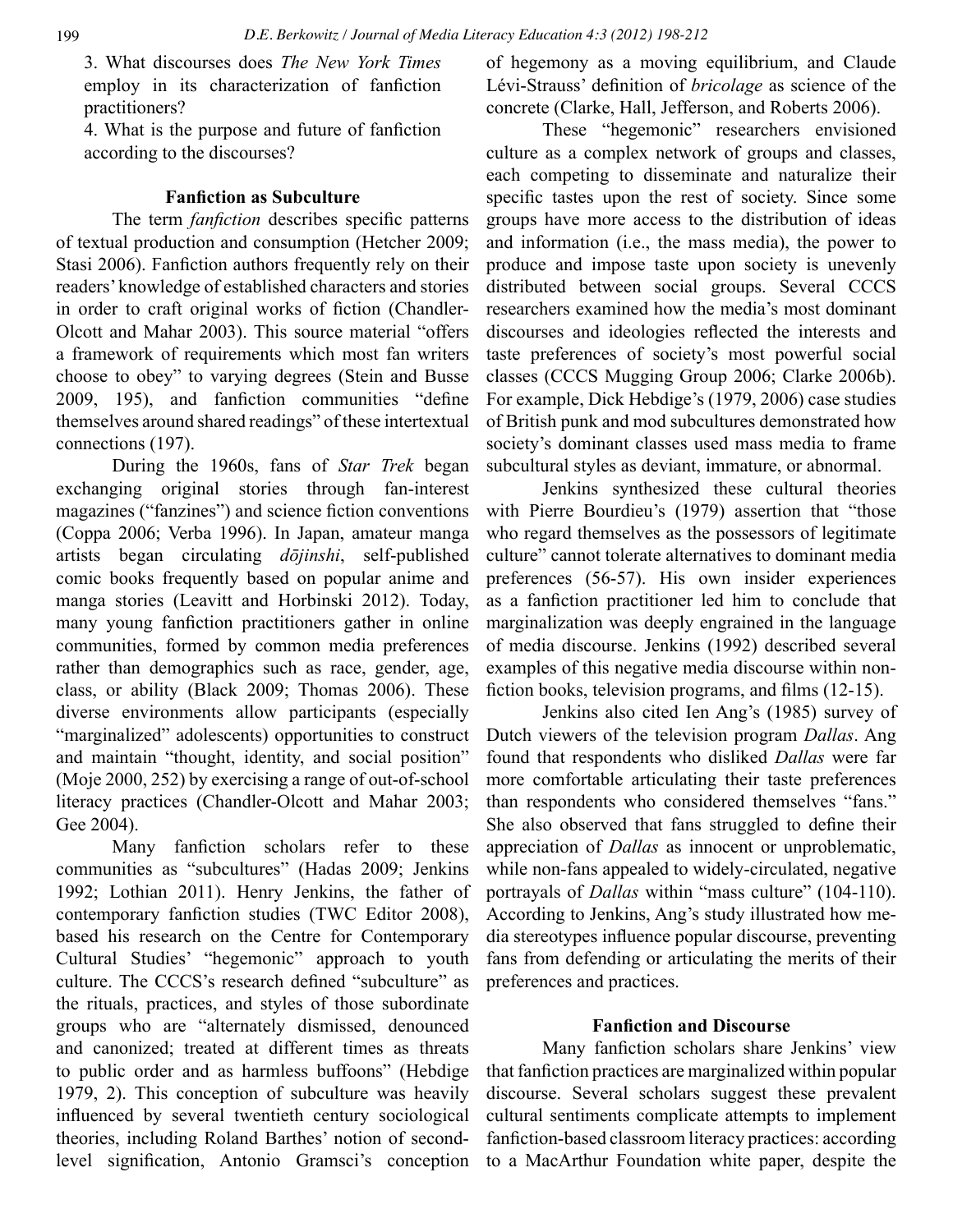pervasiveness of fanfiction among youth, "school arts and creative writing programs remain hostile to overt signs of repurposed content, emphasizing the ideal of the autonomous artist" (Jenkins et al. 2006, 33). Since fanfiction frequently incorporates narrative and creative decisions that challenge prevailing cultural notions of "successful writing," it is a form of text "privileged by students but marginalized by teachers" (Chandler-Olcott and Mahar 2003, 564). These teachers have a tendency to dismiss their students' informal learning experiences as "frivolous" or "leisure-time pursuits that have little relationship to academic content" (Black 2009, 76, 79).

Stein and Busse (2009) cite their experiences with "students introduced to fan works in introductory media studies courses" and a professional author's anti-fanfiction "rant" as evidence that "fan authorship triggers broader cultural anxieties surrounding threats to originality and idea ownership in the age of digital media reproducibility" (205). Angela Thomas (2006) bases her claim that "writing fan fiction in the classroom was once considered inappropriate (and possibly still is)" on her own personal experiences in a teacher education program (229). These scholars use specific examples of negative discourse to describe "the ways people (including teachers) have traditionally dismissed fan fiction" (Thomas 2006, 229). Yet, when addressing or examining these dismissive perceptions, researchers have never conducted extensive empirical studies focusing on the reciprocal relationship between public and news media discourses.

"The news" is a critical site of popular discourse; it produces meanings, symbols, and messages, which perpetuate and influence public opinion (Cooper 1989; Fairclough 1995; Fairclough and Wodak 1997; Schudson 2011). These messages also reflect society's existing beliefs and values. For example, newspapers adopt the speech patterns and modes of discourse which encode their readers' attitudes, providing ordered and categorized accounts of events and information which meet their audiences' needs (Fowler 1991). By analyzing a typical newspaper's speech patterns and modes of discourse, researchers can determine how the news media represent and influence cultural beliefs about education (Fairclough 1995; Richardson 2007; Schudson 1995; van Dijk 1997).

News reports are an increasingly influential component of the wide array of policy and media discourses that provide a context for beliefs about educational change (Davis 1997; Thomas 2003; Thomas 2002). This "context of reception" includes a number of contradictory news media and academic narratives which "influence and construct the thoughts and actions" of policy makers and implementers (Davis 1997, 154). When teachers and administrators craft and implement educational reforms, their contexts of reception frequently include academic analyses of public perception; for example, many school districts gravitate towards policies that have the greatest potential for positive public reception (Stager 2006).

Intertextual linguistic research techniques, such as critical discourse analysis, show policy-makers and practitioners how educational reforms are interpreted, presented to, and received by the public. Discourse analysis is particularly useful, because it indicates how "the newspaper medium selects, develops and presents for public consumption what the discursive themes of policy will be" (Falk 1994, 11). Despite the benefits of discourse analysis, no reception-based media discourse analyses appear to have been conducted by fanfiction researchers.

Teachers benefit from research that examines the relationship between media narratives and beliefs about education (Thomas 2002; Townsend and Ryan 2012). Teachers who bring fanfiction into their classrooms will also benefit from research that examines the relationship between media narratives and beliefs about fanfiction. This study synthesizes frame and critical discourse analysis methodologies, in order to examine how one of the most popular news media outlets, *The New York Times*, contributes to these beliefs.

#### **Frame Analysis**

According to Normal Fairclough (1995, 1989), every discursive event involves a text or speech act, the (re)production or interpretation of this act through discursive practice, and any socio-cultural practices related to such discursive practice. These discursive events often convey messages and representations concerning cultural identity and relationships. I chose to begin my examination of *The New York Times* by identifying its discursive events' most dominant messages, or "frames."

Frames can be determined by analyzing language within and across a collection of discursive events (Menashe and Siegel 1998). Robert Entman (1993) suggests that frames serve four possible functions: they present or reflect culturally prevalent problem definitions, causal interpretations, moral evaluations, and treatment recommendations. Frame analysis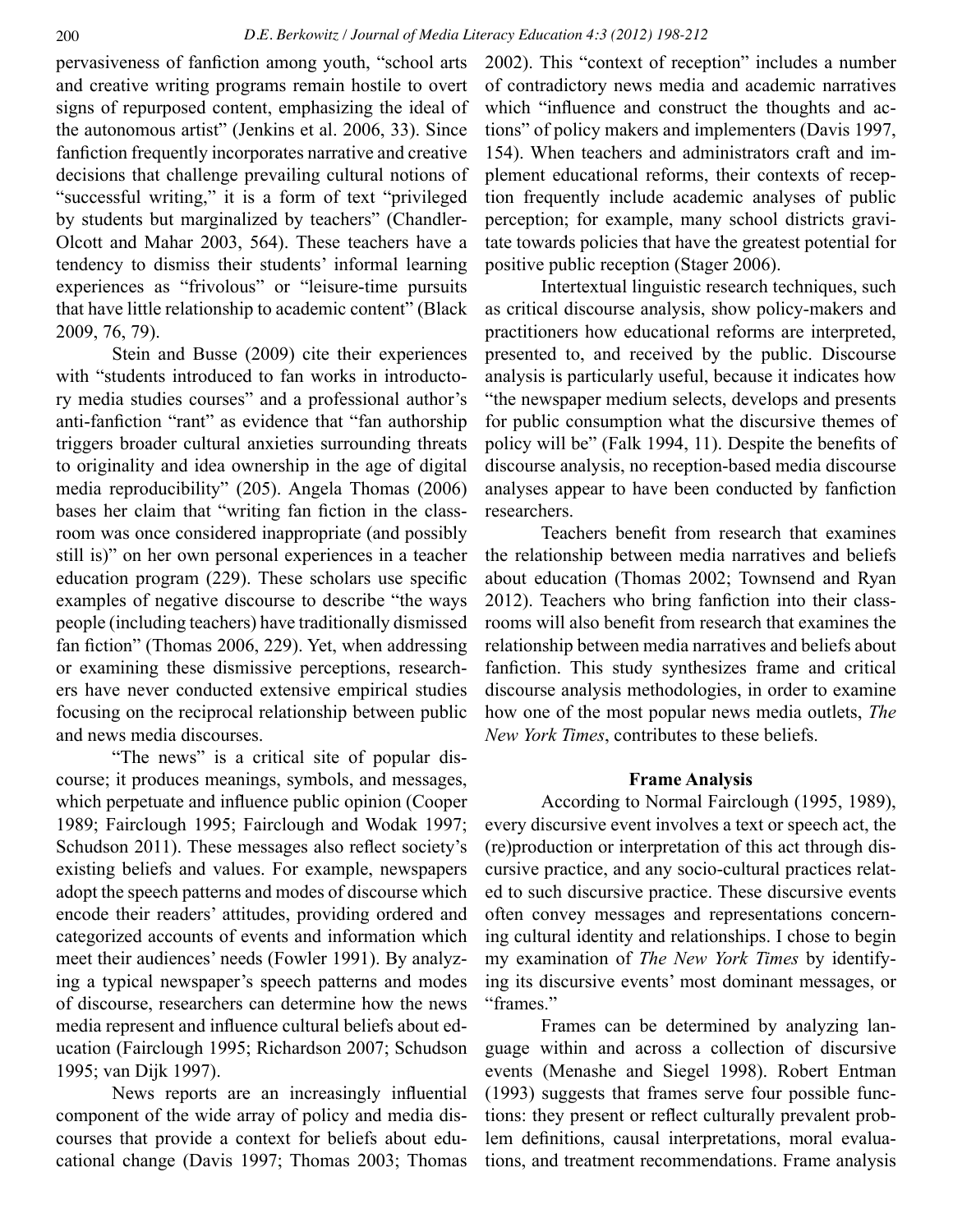can also indicate which parties are considered to be "causes" of societal problems, and whom society considers to be "experts" on particular topics (Entman 1993; Goffman 1981).

In this study, I employed frame analysis techniques based on the work of Yuqion Zhou and Patricia Moy (2007), who coded a selection of news reports for common terms, themes, and passages. Zhou and Moy sorted each article by its "primary function" (based on Entman's four functions of frames) then identified the frames that each article used to fulfill this function. I made several changes to Zhou and Moy's methodologies; instead of identifying each article's "primary function," I examined how each article fulfilled each of Entman's functions. I also slightly modified Entman's categories to fit my study: "problem definition" became "conceptual definition," "causal" became "purpose," "moral" became "legal/moral" to accommodate a more functional interpretation, and "treatment" became "prescription/prediction."

This frame analysis provided the foundation for my subsequent critical discourse analysis. Since critical discourse analysis examines discourses in or as close as possible to their original contexts, it is essential to employ an interpretive lens that preserves the frames' contextual ideology (van Dijk 1997; Wodak 2001). Many of these frames concerned fanfiction's role in shaping future citizens, and the ability of fanfiction to fulfill society's pedagogical needs. Since none of these articles questioned whether the needs of society corresponded to the needs of its citizens, I decided to employ a functionalist sociological lens to process my frame analysis. The functionalist approach identifies how an institution serves the interests of society and its citizens; unlike many other sociological lenses, functionalism assumes these interests are identical (Sadovnik 2007). For example, education serves society by conditioning "individuals to fit existing social practices and requirements" (Feinberg and Soltis 2009, 6). By applying this lens to my frame analysis, I was able to preserve *The New York Times*' socio-cultural ideology.

### **Critical Discourse Analysis**

While my frame analysis focused on how *The New York Times* presents fanfiction-related topics and issues (Price and Tewksbury 1997; Scheufele and Tewksbury 2007), my critical discourse analysis examined the presence and absence of particular topics and issues from the narrative. I employed Teun van Dijk's model of critical discourse analysis (or CDA), which focuses on how these patterns of inclusion and exclusion enact and reproduce "social power abuse, dominance, and inequality" between socio-cultural groups (2003, 338). This conflict theoretical approach shows how "mainstream" news media represent or marginalize fanfiction subculture by identifying the narrative's inconspicuous qualities: orders of discourse, communicative events, and the strategies and options which dictate the media's production of meanings, symbols, and messages (Fairclough 1995; Jager 2001; van Dijk 1997).

For example, informal rules about what is considered "newsworthy" govern the news media's production of "reported speech." When newspapers choose to report certain events and issues, and not report others, they create categories of morality for events and information. Over time, patterns of inclusion and exclusion add legitimacy to the public's views and perspectives on certain issues. By consistently choosing to frame certain parties as "experts," the news media influence readers' views about who speaks with authority on issues like education policy (Fairclough 1995; Fowler 1991; Kress and Van Leeuwen 1998; Schudson 1995). These media narratives often reinforce inconsistencies between academic and public conceptions of education (Rogers et al. 2005; Thomas 2003; Thomas 2002).

The media's choice of frames is also greatly influenced by existing socio-cultural beliefs, creating reciprocal relationships between media and public discourses (Richardson 2007; Rogers et al. 2005). For instance, society's gradual shift from production to consumption culture precipitated similar shifts in media narratives; these narratives then perpetuated and reinforced society's pro-consumption sentiments (Abercrombie 1991; Fairclough and Wodak 1997, 259). Van Dijk's model (1993, 2001, 2006) interprets these reciprocal relationships in terms of power and domination. When "mainstream" socio-cultural groups control news media access, the language of news media acts to universalize "mainstream" socio-cultural beliefs across the whole of society (note the similarities between van Dijk's theoretical lens and the "hegemonic" lens of cultural scholars). This study employs van Dijk's approach to investigate whether the media's portrayal of fanfiction reflects, perpetuates, or reinforces any existing socio-cultural patterns of marginalization.

## **Data Selection**

My data set consisted of articles published in *The New York Times* between 1969 (the year the *Star*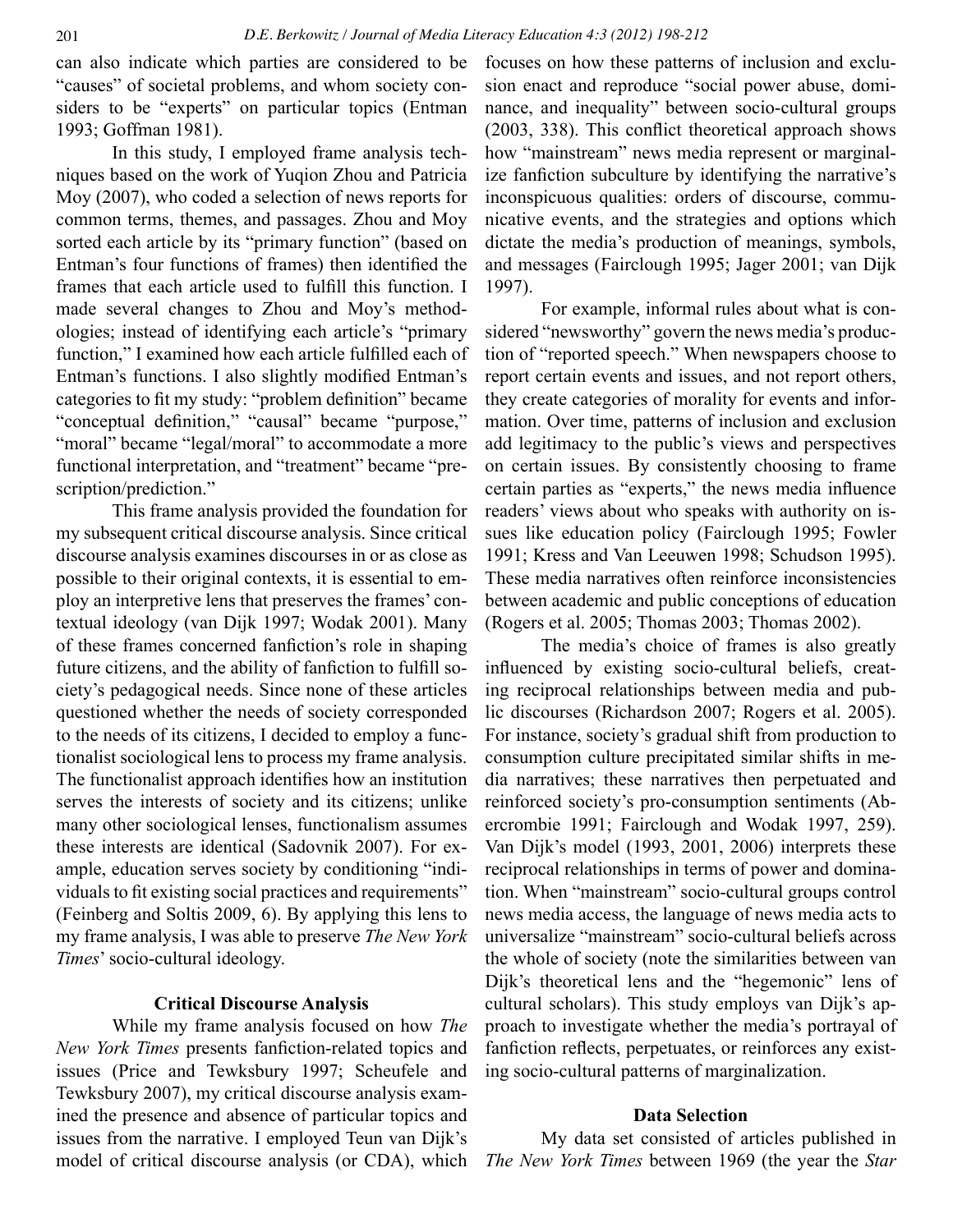*Trek* fan community first produced fanfiction in its contemporary form) and 2011 (Hellekson and Busse 2006). I conducted three searches ("internet" + "student" + "enthusiasm," "fan fiction" or "fanfiction" or "remix culture," and "fanzine") which generated an initial set of six hundred and twenty-five articles. I immediately realized that my search criteria had "cast too wide a net," resulting in many articles that were unrelated to my study.

One hundred and seventy-eight of the one hundred and eighty-eight articles produced by my search for "fanzine" (a medium commonly used by pre-internet fan and fanfiction communities (Ebert 2005)) referred to an alternate, non-applicable definition of the term (product mailings put out by industries for the benefit of consumers). My search for "internet" + "student" + "enthusiasm" also resulted in a staggering amount of articles which were wholly unrelated to education or online fan activity. After removing a number of other articles, including obituaries of fanfiction practitioners and articles that contained a single mention of fan activity without explanation for unfamiliar readers, I arrived at a final data set of fifty articles.

Although my initial data set extended back to the 1960s, my final data set's earliest article is a 1986 piece by Camille Bacon-Smith (who later became a prominent scholar of fanfiction). Most articles were published in the 2000s, with a low incidence of author repetition. Twenty-nine authors published only a single article, and five authors published two articles. This suggests that *The New York Times*' narrative of fanfiction represents a healthy variety of author voices, rather than a large quantity of articles penned by a small group of editors or experts on staff.

## **Frame Analysis Findings**

After I determined which articles were suitable for inclusion, I coded each article's key terms and themes. I then analyzed these codes, determining how each article might fulfill each frame function category. For example, I examined Julie Salamon's (2001) "Teenage Viewers Declare Independence: When it Comes to TV, Coveted Adolescents Prove to be Unpredictable," and asked how the article answered each of my four research questions.

Salamon describes Lily Rothman, a teenage fan of *Buffy: The Vampire Slayer*. After every episode, Lily "gets on the phone or the Internet to analyze the episode with other fans" (2001, 1). Lily creates fanfiction in an online community, which Salamon characterizes as an

extension of youth culture. Salamon's article discusses how Lily and other teenage members of the fanfiction community share their experiences and interests. In Lily's own words: "[I have] so much in common with the people I meet through 'Buffy'... I can't pinpoint why, exactly, but we tend to like the same music and the same books and the same movies" (1).

Salaman uses the story of Lily to frame fanfiction as a creative, identity-producing activity for teenagers (conceptual definition frame). Salamon uses the "participatory" and "interest sharing" purpose frames to describe Lily's desire to participate in a community that shares her own interests; these frames are contained within quotes from Henry Jenkins, who is presented as an expert on fanfiction. Salamon also employs the "self-branding" purpose frame, describing how teenagers make a television show "part of their identity" by writing fanfiction (2001, 1). She employs the "adolescent" evaluative frame to describe Lily's behavior as typical for her age. Salamon refers to this behavior as "unpredictable" (1) and repeatedly mentions that television executives seek to understand and control it (implying the "co-opted" prediction frame).

After completing my frame analysis, I grouped frames that were ideologically linked through similarity or opposition (for example, "extends life" was linked with "extension of show," and "youth" was linked with "adult"). Appendix 1 illustrates this frame distribution.

# *Conceptual Definition Frames - What Is Fanfiction, How Do the Media Depict It, and What Language is Used in This Definition?*

*The New York Times* almost always defined fanfiction by its subject, and almost always framed the subject of fanfiction as "existing/favorite characters." Most articles portrayed fanfiction as additional, if unofficial, extensions to existing intellectual properties. Fanfiction offers new stories and alternate plots that fill in the gaps between official fiction or extend the life of cancelled franchises (Bazelon 2007; Kakutani 2010; Kirkpatrick 2002; O'Connell 2000).

These articles framed fanfiction writing as artistic, creative, and active, at least when compared to "traditional" forms of media consumption. However, even the most pro-fanfiction articles drew sharp distinctions between the professional works of media creators and the unprofessional "reshaping of a creator's product by the user" (Leland 2002, 1). For instance, Harmon (1997) described fanfiction as creative "scribbling" (1) while Mirapaul (2001) referred to "amateur" media cre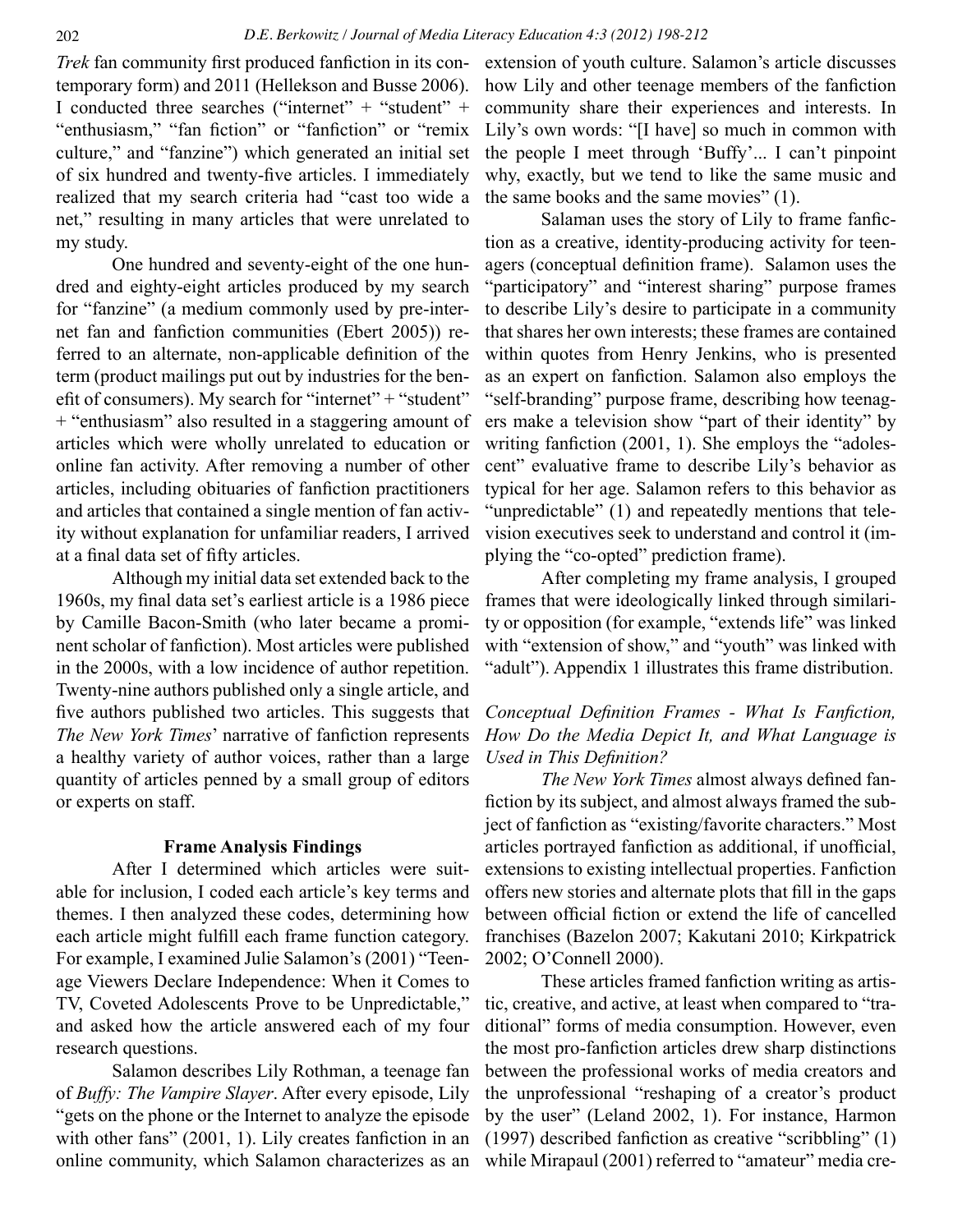ated by "impatient" fans (2). These frames ensure "fan" remains inseparable from "fanfiction" in news media discourse.

# *Purpose Frames - How Did Fanfiction Come into Being, Why Does It Exist, and What Purpose Does it Serve?*

Many science fiction and fantasy fans feel frustrated by their passive role in traditional media culture. Fanfiction communities coalesce around the common desires of media fans to enter into a more participatory interaction with their favorite characters and stories (Heffernan 2008; Kakutani 2010; Walker 2008). Articles by O'Connell (2000), Mirapaul (2001), and Kakutani (2010) describe how this desire to influence and engage with media results in a "vast body of shared commentary and speculation that often seems to overshadow" discussion of the original media (Kakutani 2010, 1). Members of fanfiction communities share far more than their stories; they share intimate references, context-specific knowledge, and inside jokes about their favorite media (Heffernan 2007; Scott 2002).

Several articles positively depicted fanfiction as a diversionary, enjoyable recreational activity (Powers 2000; Wortham 2010). Fanfiction was also described as a tool for correcting fictional injustices perpetrated by the source materials' authors. For example, a doctor accused of criminal negligence on an episode of *Chicago Hope* had been exonerated within the narratives of many *Chicago Hope* fanfiction communities (Business/ Financial Desk 1997).

*Legal/Moral Evaluative Frames - How Is the Legal and Moral Status of Fanfiction Depicted by the Articles, What Language is Used to Describe Fanfiction Authors, and What Judgments Are Made about Practitioners and Their Subculture?*

 Many articles described fanfiction authors as dedicated (Nussbaum 2003), but the specific language used to frame their "zealous" (Stelter 2008, 5) or "marginal obsessive" (Manly 2006, 1) behavior varied. The normalcy of fanfiction appeared largely dependent on the fan's age. Adult fanfiction authors were portrayed as perverts playing out their media-inspired sexual fantasies (McGrath 1998; O'Connell 2005; Orr 2004), whereas children and adolescents used fanfiction as a creative form of literacy and self-expression (Aspan 2007; Kirkpatrick 2002; Salamon 2001).

Almost every article that mentioned the legality of fanfiction always did so from a cautionary perspective, arguing that allowing fans to produce fanfiction and fan films was free publicity and always within a copyright holder's best interests. Clive Thompson (2005) suggested that the popular *Halo* fan-film *Red vs. Blue* contributed to the *Halo* brand by granting the video game "a whiff of counterculture coolness, the sort of grass-roots street cred that major corporations desperately crave but can never manufacture" (21). Articles frequently condemned intellectual property holders who chose to assert their rights as "going after their own consumers," suggesting it was far better for companies to work with their fans than against them (Walker 2006, 22).

*Prescription/Prediction Frames - What Should Be Done about Fanfiction, What Is Going to Happen to Fanfiction in the Future, and What Is Going to Be the Relationship between Fanfiction, Copyright Holders, and Educators?*

*The New York Times* generally presented fanfiction as a financial opportunity for the corporations that own the intellectual properties copied by fanfiction. Many articles asserted that franchises benefit from, and in some cases rely on, their fanfiction communities. For example, Harris (2008) ties the box office success of the *X-Files* film to the continued health of its fanfiction community, while Heffernan (2008) depicts a lack of homoerotic fanfiction as problematic for the success of any show with a large, attractive male cast. Thompson (2005) reports on the lucrative partnership between the *Halo* fan-film circle Rooster Teeth and *Halo*'s copyright holder Microsoft. This "co-opted/encouraged by industry" frame presents a view of fanfiction's future as a marketing tool, rather than a fan-driven culture. The frame is frequently associated with the "self-branding" purpose frame; teenagers who desire to become part of their favored franchise show their solidarity with the product and fan subculture in ways which are extremely beneficial for intellectual property holders (Hitt 2008; Scott 2002).

Several other articles described the educational potential of fanfiction. Emily Bazelon (2007) reported on the use of fanfiction writing as creative therapy for autistic teenage girls, James Warren (2011) described how Chicago public libraries employed fanfiction in extracurricular literacy programs, and Mokoto Rich (2009) presented a report on fiction reading statistics, referring to fanfiction as virtually indistinguishable from print fiction in evaluating literacy rates and childhood reading frequencies. Each of these frames advo-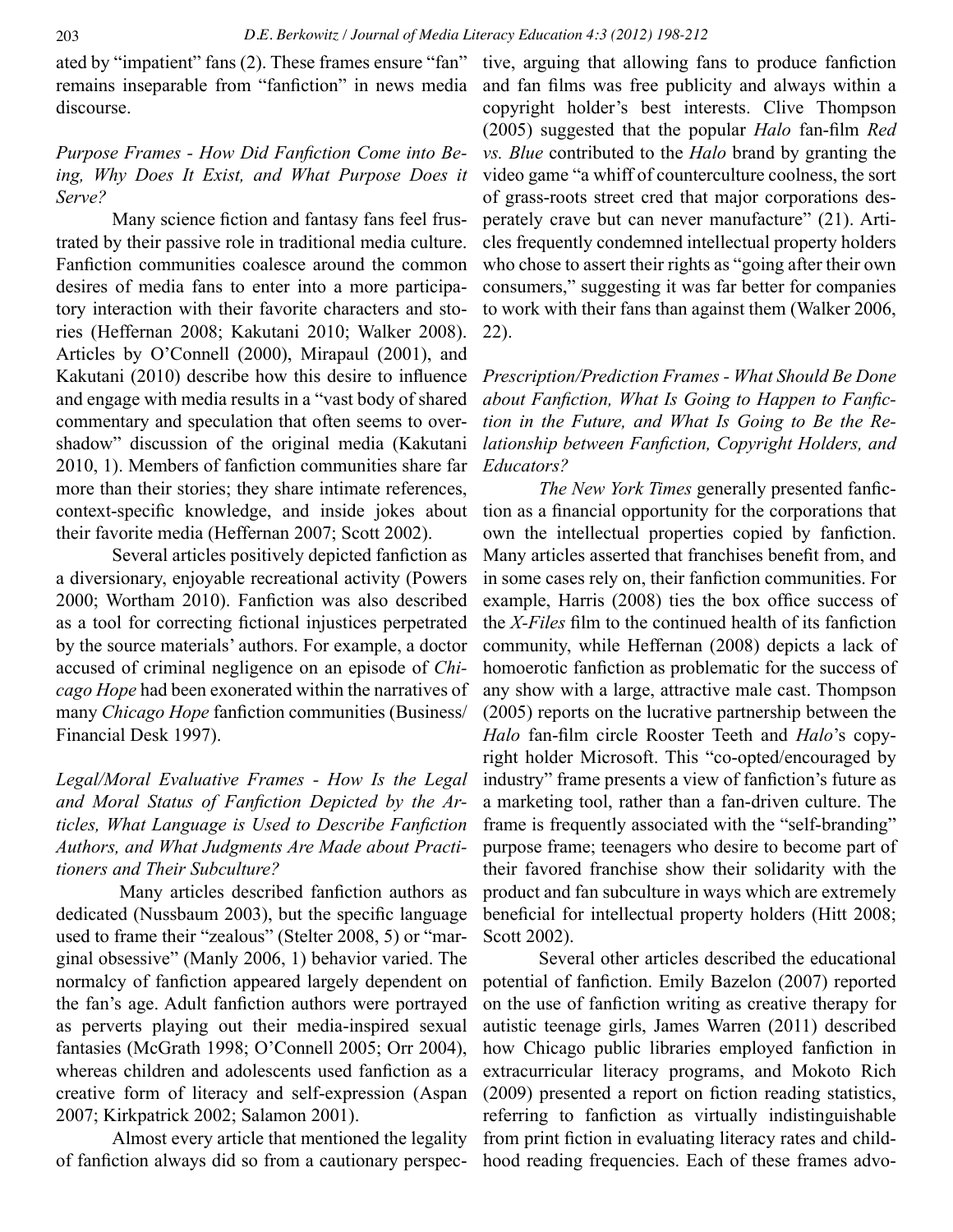cated for the increased use of fanfiction in educational settings. For example, Rich (2009) cited fanfiction's use by parents as an alternative to television for their children's entertainment: in one parent's own words: "I'm just pleased she reads something anymore" (1).

### *Functionalist Interpretation of Frames*

From a functionalist perspective, fanfiction communities benefit society in two ways: they offer marginalized, youth-safe, creative outlets for expression and participation; and they instill the value of reading, creative writing, and peer critical interaction in youth populations.

*The New York Times* frames fanfiction writing as a healthy and culturally monolithic teenage activity, practiced by traditionally marginalized science fiction and fantasy "geeks" (Bazelon 2007; Scott 2002). Recall how Salamon (2001) employed "participation," "identity construction," and "interest sharing" frames to depict Lily Rothman's interest in writing *Buffy* fanfiction. Lily's fanfiction practices are motivated by a desire to participate with like-minded *Buffy* fans, so she uploads her work to an online fanfiction community.

Since a large portion of fanfiction writing is "romantic," fanfiction communities are particularly appealing to female fans of science fiction and fantasy who typically lack a critical voice, peer interaction, or sense of validation within other, more male-oriented fan subcultures (Business/Financial Desk 1997; O'Connell 2000). Fanfiction provides girls like Lily with a chance to express themselves, by modifying genres and stories that have "all but excluded" their perspectives (Bacon-Smith 1986, 2).

*The New York Times* validates the literary merit of fanfiction writing. Articles assure parents that their children's dwindling literacies are simply being replaced by equally viable alternatives: their children are not reading and writing less, they are simply reading and writing differently. Fanfiction is framed as a healthy literacy practice, employed by local kids in public libraries (Aspan 2007; Warren 2011). For example, Salamon claims that Lily's media consumption and production practices "reflect her generation in many ways" (2001, 1). Overall, this functional interpretation reflects a positive, non-marginalizing view of fanfiction as practiced by technologically savvy teenagers.

### **Critical Discourse Analysis Findings**

If "marginalization" only concerns negative portrayals of social groups, then *The New York Times* does not marginalize youth fanfiction subcultures. However, cultural research indicates that the mainstream media can dominate youth subcultures in a variety of ways, including: the incorporation of subcultural aspects back into dominant culture (Hall 1977); the conversion and re-appropriation of subcultural signs, effectively reducing them to commodities (Hebdige 2006); marketing products or services to specific subcultures, to exploit group affiliation for profit (Clarke 2006a); labeling or redefining subcultural groups and practices as deviant or leisure pursuits (Hebdige 1979); converting the members of subculture back into dominant culture (Geertz 1964); pathologizing subculture (Clarke 2006b); and pitting subcultures against one another for resources (Murdock 1974). By applying Teun van Dijk's power and domination-centered CDA approach to the data, I was able to identify several of these media responses (most notably labeling and marketing) within the narrative. These patterns of subcultural disempowerment revealed a deeply troubling account of the future of fanfiction as an autonomous creative practice.

The most common frame identified by my study was "interest sharing"; out of fifty articles, thirty-two described fanfiction subculture as a community where fans meet to create and discuss shared cultural experiences. Out of these thirty-two articles, none included any meaningful discussion of how these shared cultural experiences are determined by commercial media exposure, evaluated by "devotion" to commercial media, or solidified through additional media interests that many fans suspiciously seem to share. Recall once again Lily Rothman, who had "so much in common with the people I meet through 'Buffy,'" but couldn't determine why (Salamon 2001, 1). Salamon mentions that Lily and her peers liked "the same music and the same books and the same movies," but does not question why all of these "common interests" involve media consumption (1).

According to childhood consumer culture scholars, these "common interests" are generated and manipulated by corporations, who take advantage of globalization and digital distribution to create an increasingly diverse range of branded media franchises (Prout 2005; Sekeres 2009). When communities of "fans" form around particularly viable franchises, companies create (and heavily market) new products designed to capitalize on "self-branding" behavior. For example, *Twilight*'s tale of characters with secret supernatural powers living incognito in the present-day world closely resembled *Harry Potter*'s core premise, and was heav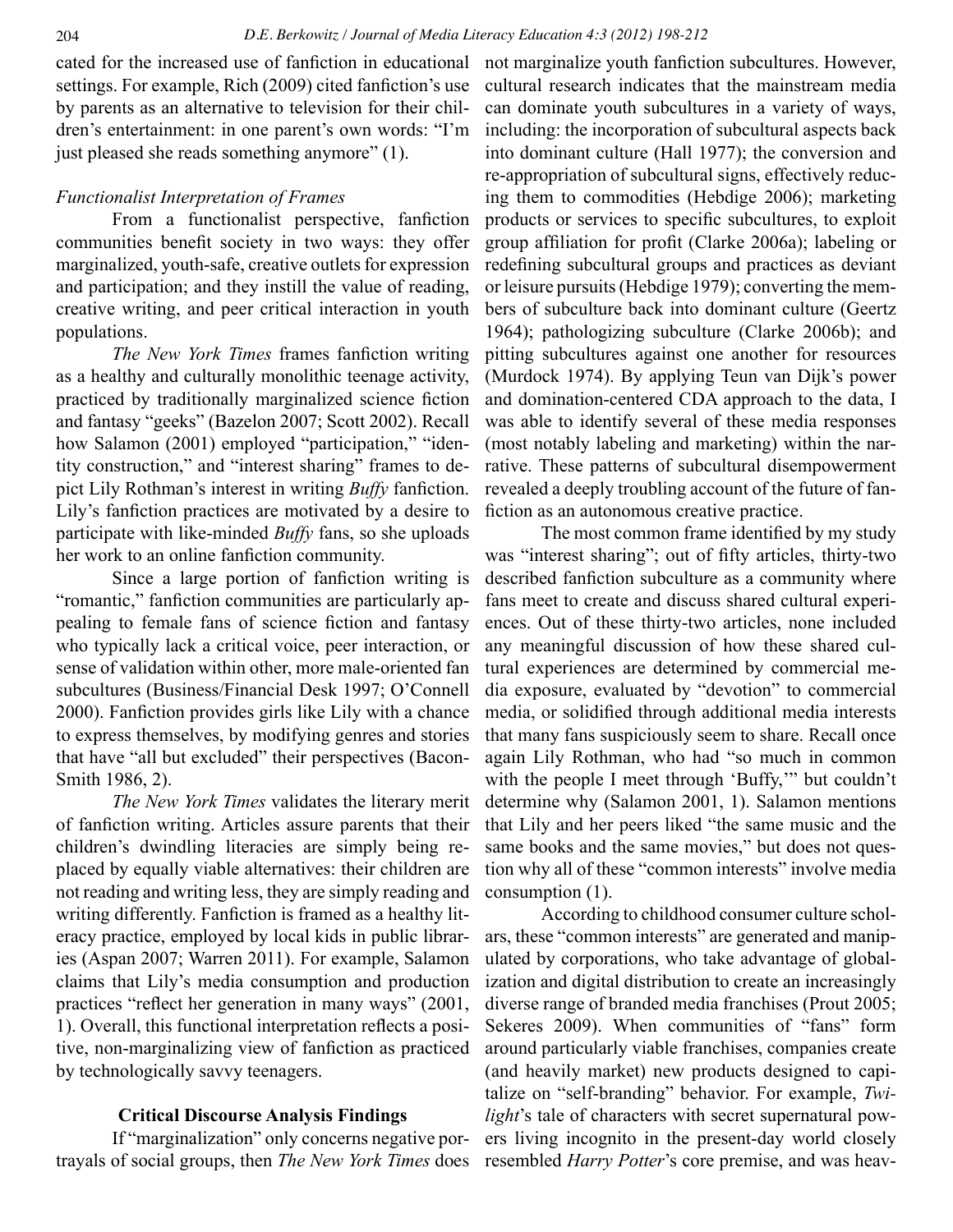ily marketed towards self-described *Harry Potter* fans (Sekeres 2009, 403). This marketing extends beyond the confines of the brand to related media; by selecting a moody Radiohead song as the climactic ending theme to the *Twilight* film, producers introduced young, moody *Twilight* fans to a perhaps unfamiliar band. One wonders whether members of *Twilight* fanfiction communities now "mysteriously" share an appreciation for Radiohead.

Many articles frame fanfiction as yet another aspect of these media brands. As Stuart Elliot (2005) notes: "[I]f you like the TV show, why not buy the fragrance? Wear the jewelry? Read the book? Join other fans online to help write an episode?" (7). Due to corporations "co-opting" and "encouraging" fanfiction, participants in fanfiction communities have become "brand ambassadors" (Elliott 2005, 7), similar to the walking billboards of brand name clothing and logo-as-fashion (Stelter 2008).

Throughout these narratives, media executives and market researchers are consistently privileged as authoritative voices on the future of education, as well as primary stakeholders in the future of fanfiction communities (Bosman 2010; Harris 2008; Stelter 2008). Most articles frame excited fans as those who welcome the chance to participate in "official" fanfiction; far fewer articles discuss whether these partnerships will cause fanfiction communities to lose their creative autonomy and become inseparable components of the brands they once sought to emulate (Hitt 2008). Corporations no longer need to sue fanfiction communities; rather than being litigated into submission, authors now give up their rights willingly.

Although Salamon's (2001) article is not the strongest example of marginalization within the data set, or even the most detailed description of the fan fiction community, her depiction of Lily illustrates *The New York Times*' overall portrayal of adolescent fanfiction practitioners. Salamon uses Lily as a market research "survey sample of one": a "coveted adolescent" with "fiercely loyal, opinionated, even obsessive, but also unpredictable" patterns of media consumption (1). Corporations are framed as stakeholders by Salamon; she cites market research that describes how teenagers like Lily "spend a lot of money" (1), but excludes any frames that concern the morality of industries that capitalize on the excessive consumption of Lily's generation. When all is said and done, the only "disturbing fact of life" is that television executives cannot predict what Lily is going to watch or buy next (Salamon 2001, 1).

### **Implications**

This study provides little evidence that the news media bias parents and administrators against the use of fanfiction in the K-12 classroom. Throughout the narrative, fanfiction is depicted as an increasingly normal (Bazelon 2007), "mainstream" youth practice (Manly 2006, 1). These frames reduce the subversive nature of fanfiction subculture by equating it to other, safe commercial hobbies (this is extremely similar to society's response to punk subculture; for an example, see Hebdige 1979, or visit any "Hot Topic" retail store).

*The New York Times* uses glowingly positive language to describe the educational benefits of fanfiction. For example, Warren (2011) refers to Chicago Mayor Richard Daley's publicly funded "YOUmedia" fanfiction writing program as part of the Mayor's "impressive legacy when it comes to culture and literacy" (27A). Other articles assert that fanfiction represents a new paradigm in literacy and learning (Rich 2009, 2008). These frames suggest that teachers need not "wonder how an average parent might respond" to classroom practices based on youth media literacies (Hobbs 1998, 21). However, before teachers adopt these literacy practices, they should first consider "what is being taught" and learned by the members of youth subcultures (Gee and Hayes 2010, 186).

Although many teachers believe that fanfiction communities offer non-commercial tools for critically understanding media, *The New York Times* portrays fanfiction as an extension of branded children's media. Educators should acknowledge the most frightening implication of this frame: that fanfiction communities are becoming sites "of cultural hegemony in which people are socialized into dominant values (of capitalism, for instance)" (Gee and Hayes 2010, 186). Every literacy practitioner must question whether these values belong in the K-12 classroom, and whether *The New York Times*' depictions of commodified fanfiction are compatible with the basic tenets of multi-literacy pedagogy.

For years, fanfiction has been a predominantly non-commercial activity (Hellekson 2009). Recently, scholars like Scott (2009), Pearson (2010), and Noppe (2011) have suggested that fanfiction communities should embrace consumerism in order to "ensure that commodification of fan work ends up benefitting fans first" (Noppe 2011, 1.4). For example, Noppe (2011) discusses how integrating "fan work into the broader cultural economy could be both socially and economi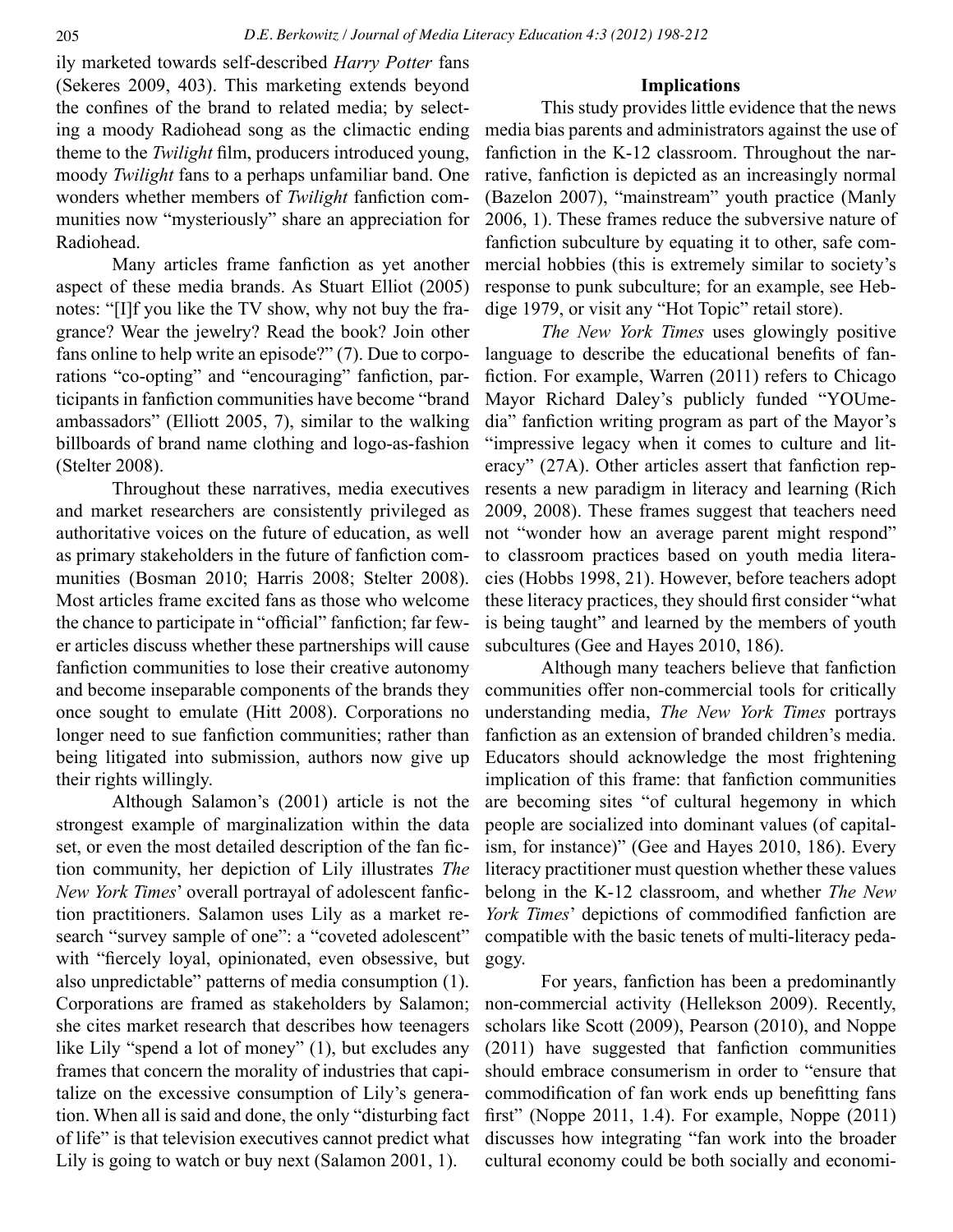cally desirable," drawing comparisons between American fanfiction communities and Japan's commodified *dōjinshi* subcultures (7.1). Noppe (2011) also calls for further research investigating whether corporations will "seize the initiative toward commodification at the expense of fans" (5.1). Unfortunately, *The New York Times* implies that commodification will disproportionately benefit these corporations, resulting in the reduced creative autonomy and increased societal marginalization of fanfiction subcultures. Based on these findings, I suggest that fanfiction communities should safeguard themselves from external commodifying pressures, in order to preserve their successful gift economies.

## **Conclusion**

Since *The New York Times* does not negatively frame fanfiction literacy practices, why do so many fanfiction scholars and practitioners report that negative discourses about fanfiction hinder classroom literacy initiatives? One possible explanation is that fanfiction scholars have relied too heavily on isolated examples of negative discourses, and have not considered the overall ratio of these negative discourses to positive discourses. For example, Jenkins (1992) refers to several films, television shows, and non-fiction books that negatively depict fans, but Jenkins never provides the size of his entire data set or information about positive depictions. Since Jenkins only presents eleven films in his findings, and does not provide his data collection methodologies, it is difficult to determine the implications or transferability of Jenkins' study. A parent might view fans negatively if they were to watch all eleven of these films, but what if they were to watch eleven random films that depicted fans?

Based on inconsistencies between this study and other fanfiction research, I recommend that other fanfiction scholars attempt to reproduce these findings by analyzing the discourses of other news media outlets. *The New York Times* represents just one particular crosssection of news media discourse. Since newspapers reflect the language and ideology of their target audiences (Fowler 1991), educators should investigate whether teachers and parents in their districts are consumers of *The New York Times* or ideologically similar media. Local newspapers, cable news television, and social media aggregation websites might each convey distinct messages about fanfiction. Each contains an as-yet-unexplored set of discourses, which certainly merit future analysis.

*The New York Times* describes fanfiction as a normal adolescent activity, and a powerful tool for media literacy education. It also frames fanfiction communities as financially lucrative extensions of children's branded media culture. By critically examining a collection of *The New York Times*' discursive events, this study has shown how news media portrayals of fanfiction are situated within broader cultural contexts, revealing a positive, if ultimately troubling, account of fanfiction and fanfiction-based literacy practices.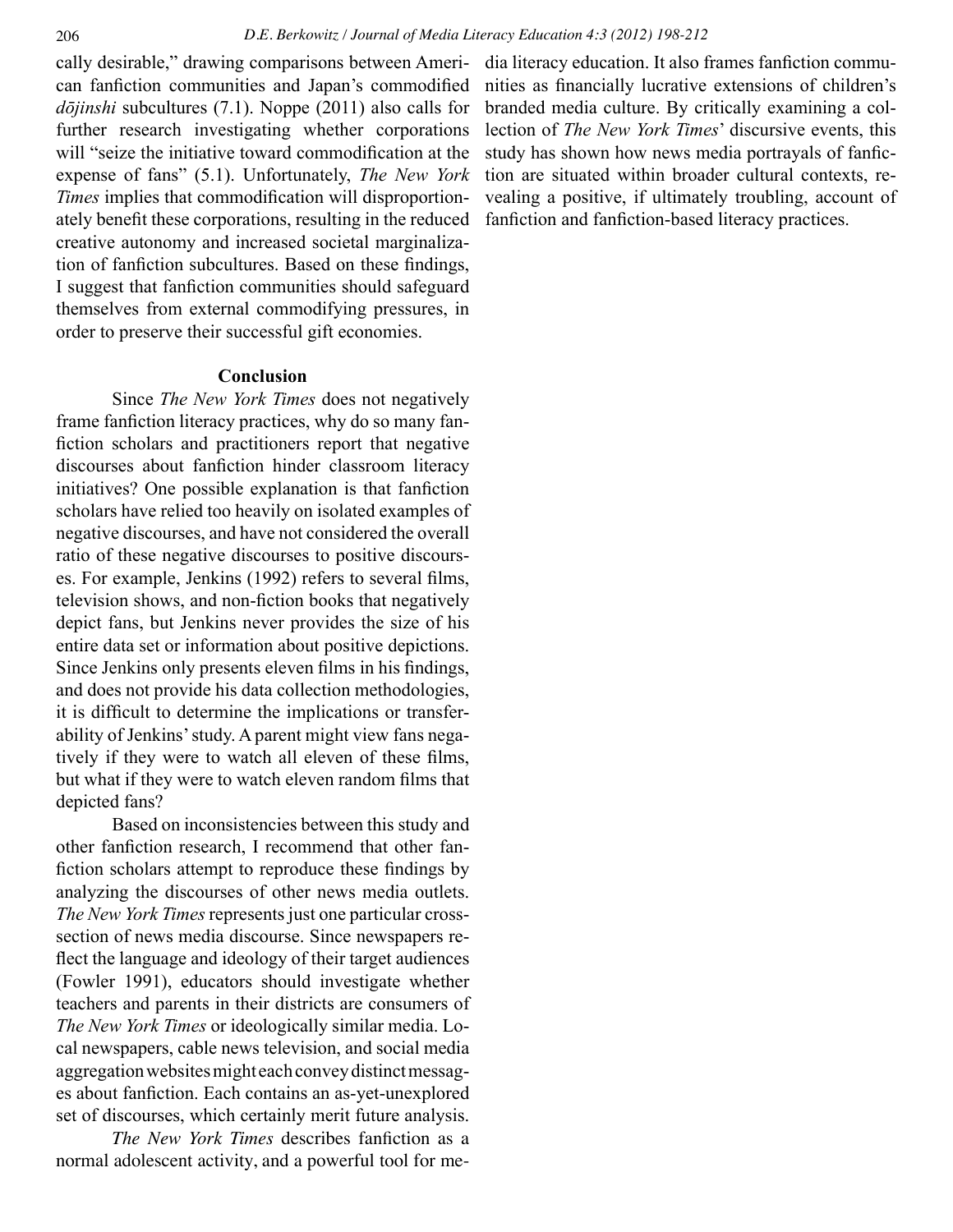| Conceptual Definition<br>Frames (how is FF<br>defined?)         | Purpose Frames (why<br>does FF exist?)          | Legal/Moral<br><b>Evaluative Frames (how</b><br>are authors and | Prescription/<br>Prediction Frames (what<br>should be done/is the |
|-----------------------------------------------------------------|-------------------------------------------------|-----------------------------------------------------------------|-------------------------------------------------------------------|
|                                                                 |                                                 | practices depicted?)                                            | future of FF?)                                                    |
| Existing/favorite<br>characters<br>24                           | Interest sharing<br>32                          | Dedicated/obsessive/<br>unhealthy/<br>devoted/normal<br>19      | Co-opted/encouraged by<br>industry<br>19                          |
| Extends life/extension of<br>show/supplement<br>14              | Participatory<br>22                             | Adolescent/youth/age<br>vs. Raunchy/adult/erotic<br>(sex)<br>9  | Gains own fans/becomes<br>genre/replaces source<br>material<br>7  |
| Non-passive (fandom)<br>12                                      | Art creation<br>15                              | Illegality/subversive<br>6                                      | Embraced by teachers/<br>parents/<br>as a tool of therapy<br>7    |
| Creative/original/<br>non-formulaic<br>12                       | Self-branding/tribute<br>9                      | Embarrassing/worthless/<br>no appeal                            | Becomes legitimate/<br>mainstream<br>6                            |
| Scribbling/<br>unprofessional/amateur/<br>non-creative/marginal | Protest/criticism/<br>correcting injustice<br>6 | Empowering/gender<br>enabling                                   | Discouraged<br>3                                                  |
| Artistic community/form<br>of expression<br>3                   | Self-amusing<br>4                               | Private<br>2                                                    | Grassroots/becomes<br>organized<br>3                              |
| Literacy                                                        |                                                 |                                                                 | Bridge to legitimacy                                              |
| Kids/Youth/Accessible<br>3                                      |                                                 |                                                                 | Political expression/<br>experimental art<br>$\overline{2}$       |
| Users<br>$\overline{2}$                                         |                                                 |                                                                 |                                                                   |

**Appendix 1:** Frequency of Dominant Frames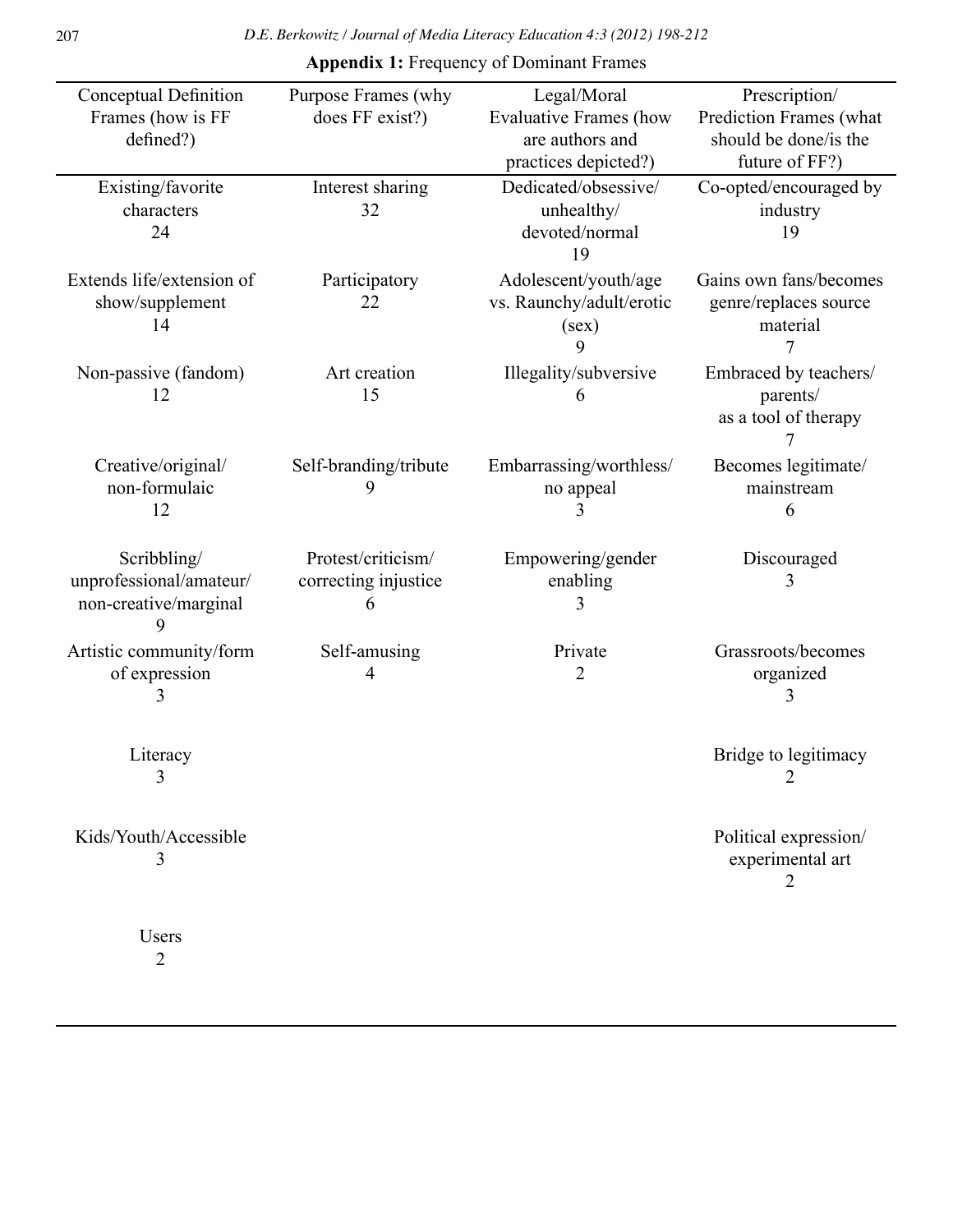# **Appendix 2:** List of Unreferenced Artifacts from the Data Set

This data set is entirely composed of print news artifacts taken from *The New York Times* and its supplements (ex. *The New York Times Magazine*, *The New York Times Book Review*).

| Author               | Date         | Title                                                                               |
|----------------------|--------------|-------------------------------------------------------------------------------------|
| Bosman, J.           | Oct 11, 2006 | A New Writer Is Soaring On the Wings of a Dragon                                    |
| Corrections          | May 12, 2002 | Comment on May 5th article                                                          |
| Hale, M.             | May 21, 2010 | In "Lost," Mythology Trumps Mystery                                                 |
| Heffernan, V.        | Apr 27, 2008 | Sepia No More                                                                       |
| Heffernan, V.        | Dec 24, 2003 | Critic's Notebook: Santa Before His Beard and Some Bad-Boy Cheer                    |
| Jurgensen, J.        | Sep 16, 2006 | Rewriting the Rules of Fiction                                                      |
| Kennedy, R.          | Feb 4, 2009  | Poster Boy Is Caught, Or is it a Stand-In?                                          |
| Kennedy, R.          | May 28, 2005 | With Irreverence and an iPod, Recreating the Museum Tour                            |
| Kowinski, W. S.      | Aug 31, 2004 | A Salute to James Doohan, Who Beamed People Up as Scotty                            |
| Lee, L.              | Oct 21, 2001 | Film: Up and Coming - Hayden Christensen: Life as the Latest Bearer of<br>the Force |
| Letter to the Editor | Nov 2, 2003  | "The Flying Nun": My Mary Sue                                                       |
| Nussbaum, E.         | Dec 21, 2003 | A DVD Face-Off: The Official vs. the Homemade                                       |
| O'Connell, P.L.      | Jun 17, 2004 | Online Diary: New Realm for Rowling                                                 |
| O'Connell, P.L.      | Jun 19, 2003 | <b>Online Diary: Start Your Broomsticks</b>                                         |
| Pogrebin, R.         | Feb 13, 2011 | This Week Ahead Feb 13-Feb 19                                                       |
| Ryzik, M.            | May 30, 2008 | Spare Times: Previously on Lost                                                     |
| Schussler, J.        | Feb 22, 2009 | I Was a Regency Zombie                                                              |
| Taylor, C.           | Nov 12, 2006 | <b>Baker Street Regular</b>                                                         |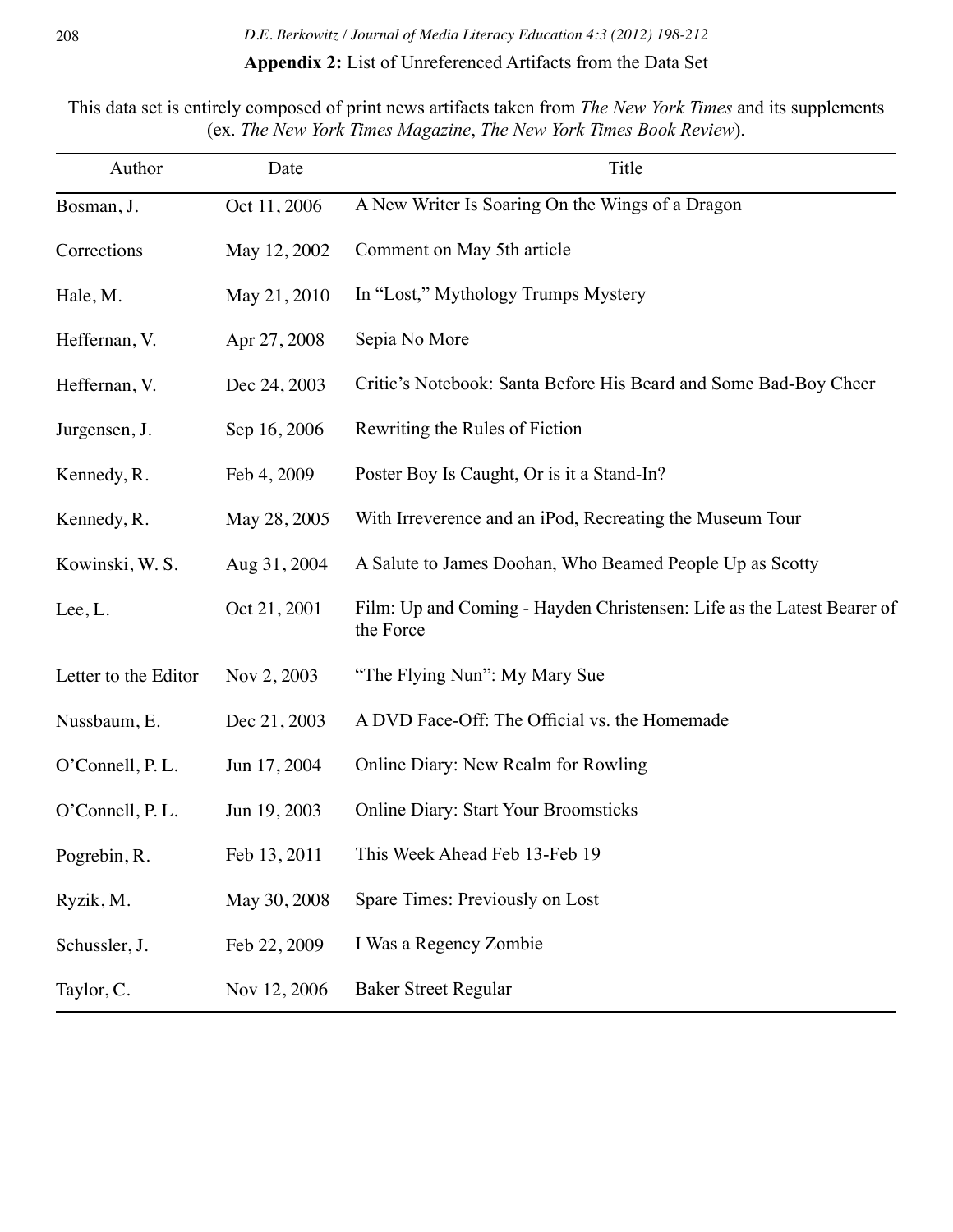## **References**

- Abercrombie, Nicholas. 1991. "The Privilege of the Producer." In *Enterprise Culture*, edited by Russell Keat and Nicholas Abercrombie, 175-185. London: Routledge.
- Ang, Ien. 1985. *Watching Dallas: Soap Opera and the Melodramatic Imagination*. London: Methuen.
- Aspan, Maria. 2007. "Potter Fans are on Board, Eagerly Awaiting the Finale." *The New York Times*, June 17, 14NJ.12.
- Bacon-Smith, Camille. 1986. "Spock among the Women." *The New York Times*, November 16, A.1.
- Bazelon, Emily. 2007. "What Are Autistic Girls Made Of?" *The New York Times Magazine*, August 05, 38-43.
- Black, Rebecca W. 2009. "Online Fan Fiction and Critical Media Literacy." *Journal of Computing in Teacher Education* 26(2): 75-80.
- Bosman, Julie. 2010. "Booksellers Brace for 'Mockingjay' Landing." *The New York Times*, August 24, C.1.
- Bourdieu, Pierre. 1979. *Distinction: A Social Critique of the Judgment of Taste*. Cambridge: Harvard.
- Business/Financial Desk. 1997. "Business Digest." *The New York Times*, August 18, D.1.
- CCCS Mugging Group. 2006. "Some Notes on the Relationship between the Societal Control Culture and the News Media, and the Construction of a Law and Order Campaign." In *Resistance through Rituals: Youth Subcultures in Post-War Britain (Second edition)*, edited by Stuart Hall and Tony Jefferson, 58-62. New York: Routledge.
- Chandler-Olcott, Kelly, and Donna Mahar. 2003. "Adolescents' Anime-Inspired Fanfictions: An Exploration of Multiliteracies." *Journal of Adolescent and Adult Literacy* 46(7): 556–566.
- Clarke, John. 2006a. "The Skinheads and the Magical Recovery of Community." In *Resistance through Rituals: Youth Subcultures in Post-War Britain (Second edition)*, edited by Stuart Hall and Tony Jefferson, 78-81. New York: Routledge.
	- ———. 2006b. "Style." In *Resistance through Rituals: Youth Subcultures in Post-War Britain (Second edition)*, edited by Stuart Hall and Tony Jefferson, 145-159. New York: Routledge.
- Clarke, John, Stuart Hall, Tony Jefferson, and Brian Roberts. 2006. "Subcultures, Cultures and Class." In *Resistance through Rituals: Youth Subcultures in*

*Post-War Britain (Second edition)*, edited by Stuart Hall and Tony Jefferson, 1-57. New York: Routledge.

- Cooper, Martha. 1989. *Analyzing Public Discourse*. Prospect Heights: Waveland Press.
- Coppa, Francesca. 2006. "A Brief History of Media Fandom." In *Fan Fiction and Fan Communities in the Age of the Internet*, edited by Karen Hellekson and Kristina Busse, 41-59. Jefferson: McFarland & Co.
- Davis, James N. 1997. "Educational Reform and the Babel (Babble) of Culture: Prospects for the *Standards for Foreign Language Learning*." *The Modern Language Journal* 81(11): 151-163.
- Ebert, Roger. "Thought Experiments: How Propeller-Heads, BNFs, Sercon Geeks, Newbies, Recovering GAFIAtors, and Kids in the Basements Invented the World Wide Web, All Except for the Delivery System." *Asimov's Science Fiction*, January 2005, 12-17.
- Elliott, Stuart. 2005. "Like the Show? Buy the Book. And the Earrings. And the…" *The New York Times*, December 01, C.7.
- Entman, Robert. 1993. "Framing: Toward Clarification of a Fractured Paradigm." *Journal of Communication* 43(4): 51-58.
- Fairclough, Norman. 1995. *Critical Discourse Analysis: The Critical Study of Language*. New York: Longman.
- ———. 1989. *Language and Power*. London: Longman.
- Fairclough, Norman, and Ruth Wodak. 1997. "Critical Discourse Analysis." In *Discourse as Social Interaction*, edited by Teun A. van Dijk, 258-284. London: SAGE.
- Falk, Ian. 1994. "The Making of Policy: Media Discourse Conversations." *Discourse: Studies in the Cultural Politics of Education* 15(2), 1-12.
- Feinberg, Walter, and Jonas Soltis. 2009. *School and Society, Fifth Edition*. New York: Teachers College Press.
- Fowler, Roger. 1991. *Language in the News: Discourse and Ideology in the Press*. New York: Routledge.
- Gee, James Paul. 2004. *Situated Language and Learning: A Critique of Traditional Schooling*. New York: Routledge.
- Gee, James Paul, and Elisabeth Hayes. 2010. "Public Pedagogy through Video Games: Design, Resources & Affinity Spaces." In *Handbook of Public Pedagogy: Education and Learning Beyond*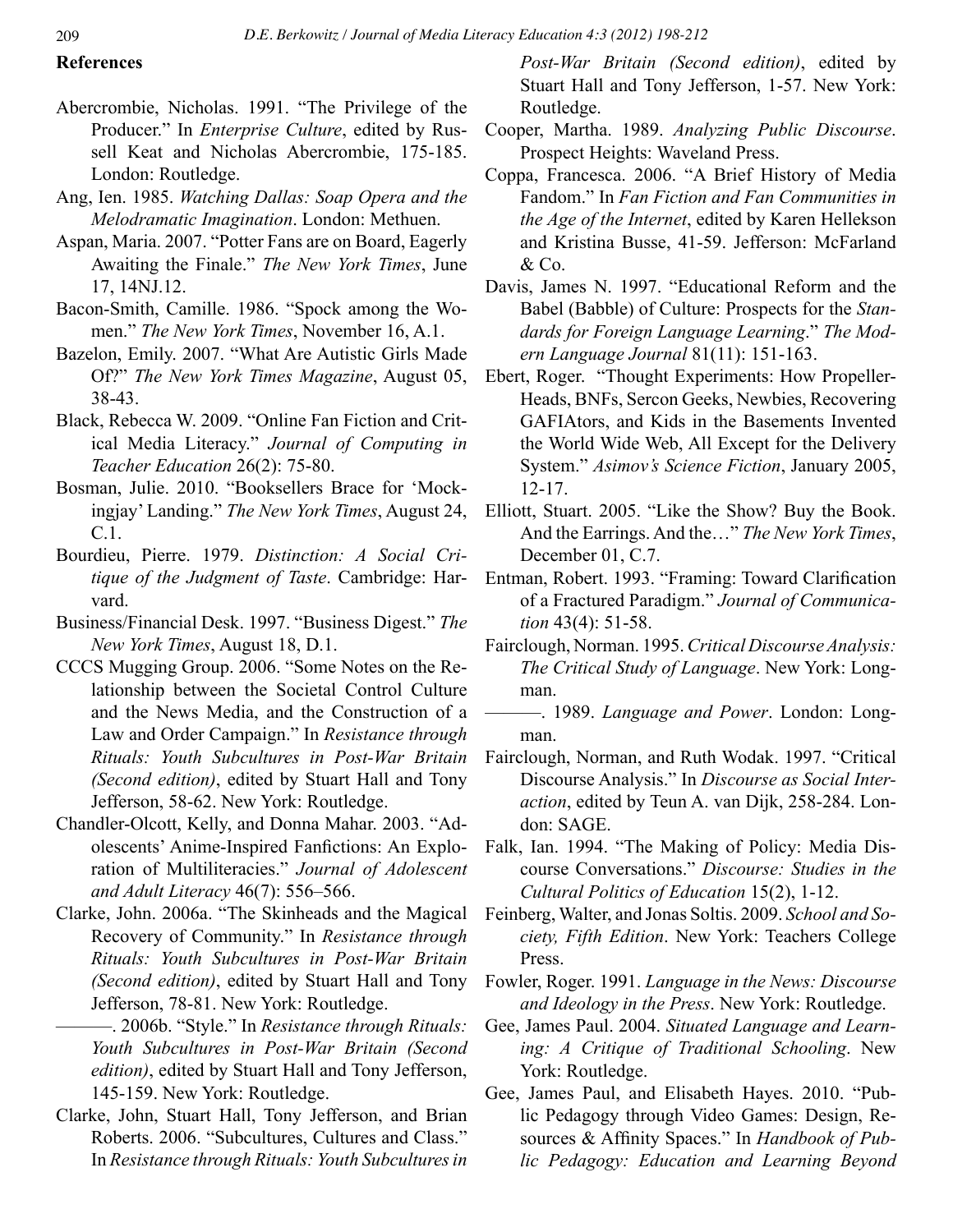*Schooling*, edited by Jennifer A. Sandlin, Brian D. Schultz, and Jake Burdick, 185-193. New York: Routledge.

- Geertz, Clifford. 1964. "Ideology as a Cultural System." In *Ideology and Discontent*, edited by David E. Apter, 47-76. New York: Free Press.
- Goffman, Erving. 1981. "A Reply to Denzin and Keller." *Contemporary Sociology* 10(1): 60–68.
- Hadas, Leora. 2009. "The Web Planet: How the Changing Internet Divided 'Doctor Who' Fan Fiction Writers." *Transformative Works and Cultures* 3. doi:10.3983/twc.2009.0129.
- Hall, Stuart. 1977. "Culture, the Media and the 'Ideological Effect.'" In *Mass Communication and Society*, Janet Woolacott, 315-348. London: Edward Arnold.
- Hall, Stuart, and Tony Jefferson. 2006. "Once More around *Resistance through Rituals*." In *Resistance Britain (Second edition)*, edited by Stuart Hall and Tony Jefferson, viii-xxxiii. New York: Routledge.
- Take Wing on the Net." *The New York Times*, August 18, A-1.
- Harris, Mark. 2008. "Still out There (in Movie Theaters)." *The New York Times*, July 13, AR.1.
- Hebdige, Dick. 2006. "The Meaning of Mod." In *Resistance through Rituals: Youth Subcultures in Post*and Tony Jefferson, 69-77. New York: Routledge. ———. 1979. *Subculture: The Meaning of Style*. London: Methuen.
- Heffernan, Virginia. 2008. "Art in the Age of Franchising." *The New York Times Magazine*, January 20, 21-22.
- ———. 2007. "End-of-Days Fidelity for 'Jericho.'" *The New York Times*, May 30, E.1.
- Hellekson, Karen. 2009. "A Fannish Field of Value: Leland, John. 2002. "The Myth of the Offenseless Online Fan Gift Culture." *Cinema Journal* 48(4): 113-118.
- Hellekson, Karen and Kristina Busse. 2006. *Fan Fiction and Fan Communities in the Age of the Internet: New Essays*. Jefferson: McFarland & Co.
- Hetcher, Steven A. 2009. "Using Social Norms to Reg-Mackey, Margaret, and Jill McClay. 2008. "Pirates and ulate Fan Fiction and Remix Culture." *University of Pennsylvania Law Review* 157(6): 1869-1935.
- Hitt, Jack. 2008. "Multiscreen Mad Men." *The New York Times Magazine*, November 23, 64-69.
- Hobbs, Renee. 1998. "The Seven Great Debates in the Me-

dia Literacy Movement." *Journal of Communication* 48:16-32.

- Jager, Siegfried. 2001. "Discourse and Knowledge: Theoretical and Methodological Aspects of a Critical Discourse and Dispositive Analysis." In *Methods of Critical Discourse Analysis*, edited by Ruth Wodak and Michael Meyer, 32-62. London: SAGE.
- Jenkins, Henry, Katie Clinton, Ravi Purushotma, Alice J. Robison, and Margaret Weigel. 2006. *Confronting the Challengers of Participatory Culture: Media Education for the 21st Century*. Illinois: The MacArthur Foundation.
- Jenkins, Henry. 1992. *Textual Poachers: Television Fans and Participatory Culture*. New York: Routledge.
- edited by James Curran, Michael Gurevitch, and Kakutani, Michiko. 2010. "Texts without Context." *The New York Times*, March 21, AR.1.
	- Kell, Tracey. 2009. "Using Fan Fiction to Teach Critical Reading and Writing Skills." *Teacher Librarian*  37(1): 32-35.
- *through Rituals: Youth Subcultures in Post-War*  Kirkpatrick, David D. 2002. "Harry Potter and the Quest for the Unfinished Volume." *The New York Times*, May 05, 1.1.
- Harmon, Amy. 1997. "In TV's Dull Summer Days, Plots Knobel, Michele, and Colin Lankshear. 2007. *A New Literacies Sampler*. New York: Peter Lang.
	- Kress, Gunther and Theo Van Leeuwen. 1998. "Front Pages: (The Critical) Analysis of Newspaper Layout." In *Approaches to Media Discourse*, edited by Allan Bell and Peter Garrett, 186-219. Malden: Blackwell.
	- *War Britain (Second edition)*, edited by Stuart Hall Lankshear, Colin, and Michele Knobel. 2008. *Digital Literacies (New Literacies and Digital Epistemologies)*. New York: Peter Lang.
		- Leavitt, Alex, and Andrea Horbinski. 2012. "Even a Monkey Can Understand Fan Activism: Political Speech, Artistic Expression, and a Public for the Japanese Dôjin Community." *Transformative Works and Cultures* 10. doi:10.3983/ twc.2012.0321.
		- Society." *The New York Times*, June 09, 4.1.
		- Lothian, Alexis. 2011. "An Archive of One's Own: Subcultural Creativity and the Politics of Conservation." *Transformative Works and Cultures* 6. doi:10.3983/twc.2011.0267.
		- Poachers: Fan Fiction and the Conventions of Reading and Writing." *English in Education* 42(2): 131-147.
		- Manly, Lorne. 2006. "Your TV Would Like a Word with You." *The New York Times*, November 19, 2.1.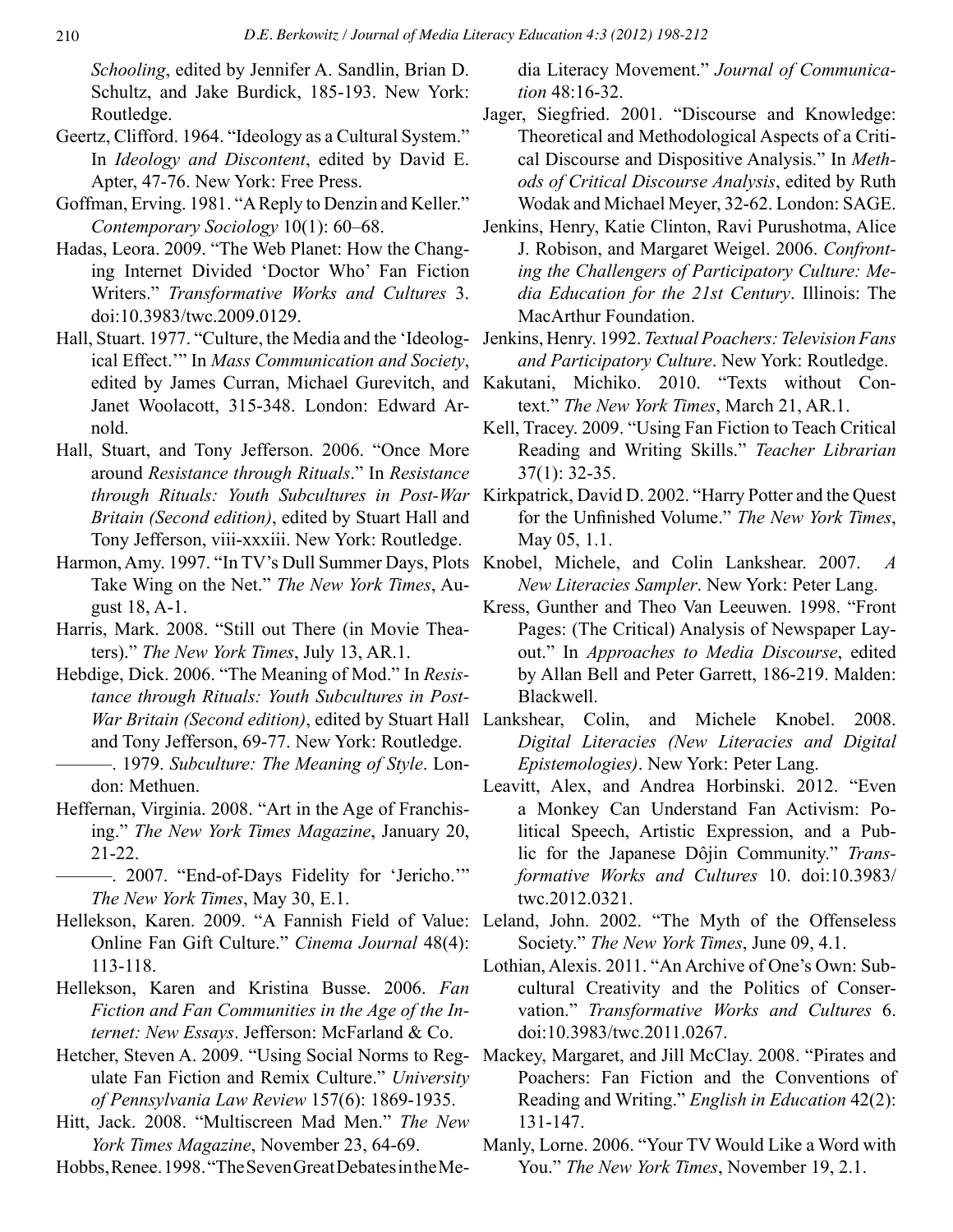- McGrath, Charles. 1998. "It Just Looks Paranoid." *The New York Times Magazine*, June 14, 56-56.
- Menashe, Claudia L., and Michael Siegel. 1998. Richardson, John E. 2007. *Analysing Newspapers: An* "The Power of a Frame: An Analysis of Newspaper Coverage of Tobacco Issues – United States, 1985-1996." *Journal of Health Communication* 3: 307-325.
- Mirapaul, Matthew. 2001. "Why Just Listen to Pop When You Can Mix Your Own?" *The New York Times*, August 20, E.2.
- Moje, Elizabeth. 2000. "'To Be Part of the Story': Sadovnik, Alan R. 2007. "Theory and Research in the The Literacy Practices of Gangsta Adolescents." *Teachers College Record* 102(3): 651-690.
- Murdock, Graham. 1974. "Mass Communications and *Social Psychology*, edited by Nigel Armistead, 205- 220. Harmondsworth: Penguin Books.
- New London Group, The. 1996. "A Pedagogy of Mul-Scheufele, Dietram A., and David Tewksbury. 2007. tiliteracies: Designing Social Futures." *Harvard Educational Review* 66(1): 60-92.
- Noppe, Nele. 2011. "Why We Should Talk about Com-*Cultures* 8. doi:10.3983/twc.2011.0369.
- Nussbaum, Emily. 2003. "Sick of 'Buffy' Cultists? You Ain't Seen Nothing Yet." *The New York Times*, June 08, 2.24.
- O'Connell, Pamela L. 2000. "A World without End for 13. C.8.
	- ———. 2005. "Please Don't Call It a G-Rated Dispute." *The New York Times*. April 18. G.10.
- Orr, David. 2004. "The Widening Web of Digital Lit." Sekeres, Diane Carver. 2009. "The Market Child and *The New York Times Book Review*, October 03, 7.26.
- Pearson, Roberta. 2010. "Fandom in the Digital Era." *Popular Communication* 8(1): 84-95.
- Powers, Ann. 2000. "Fans Go Interactive, and Popular Culture Feels the Tremors." *The New York Times*, September 20, H.25.
- Price, Vincent, and David Tewksbury. 1997. "News Stasi, Mafalda. 2006. "The Toy Soldiers from Leeds: Values and Public Opinion: A Theoretical Account of Media Priming and Framing." In *Progress and Communication Sciences: Advances in Persuasion (vol. 13)*, edited by Franklin J. Boster and George Barnett, 173-212. Greenwich: Ablex.
- Prout, Alan. 2005. *The Future of Childhood: Towards the Interdisciplinary Study of Children*. New York: Routledge Falmer.
- Rich, Motoko. 2009. "Fiction Reading Increases for Adults." *The New York Times*, January 12, C.1.
- ———. 2008. "Literacy Debate: Online, R U Really Reading?" *The New York Times*, July 27, A.1.
	- *Approach from Critical Discourse Analysis*. Chippenham: Palgrave Macmillan.
	- Rebecca, Elizabeth Melancharuvil-Berkes, Melissa Mosley, Diane Hui, and Glynis O'Garro Joseph. 2005. "Critical Discourse Analysis in Education: A Review of the Literature." *Review of Educational Research* 75(3): 365-416.
	- Sociology of Education." In *Sociology of Education: A Critical Reader (Second edition)*, edited by Alan R. Sadovnik, 3-22. New York: Routledge.
- the Construction of Meaning." In *Reconstructing*  Salamon, Julie. 2001. "When it Comes to TV, Coveted Adolescents Prove to be Unpredictable." *The New York Times*, March 13, E.1.
	- "Framing, Agenda Setting, and Priming: The Evolution of Three Media Effects Models." *Journal of Communication* 57:9-20.
- modifying Fan Work." *Transformative Works and*  Schudson, Michael. 2011. *The Sociology of News (Second edition)*. New York: W. W. Norton & Co.
	- ———. 1995. *The Power of News*. Cambridge: Harvard University Press.
	- Scott, A. O. 2002. "A Hunger for Fantasy, an Empire to Feed It." *The New York Times*, June 16, 2.1.
- Fans of Jane Austen." *The New York Times*. January Scott, Suzanne. 2009. "Repackaging Fan Culture: The Regifting Economy of Ancillary Content Models." *Transformative Works and Cultures* 3. doi:10.3983/ twc.2009.0150.
	- Branded Fiction: A Synergism of Children's Literature, Consumer Culture, and New Literacies." *Reading Research Quarterly* 44(4): 399-414.
	- Stager, Gary S. 2006. "Has Educational Computing Jumped the Shark?" Presentation at the Australian Conference on Educational Computing, Cairns, Australia, October 2-4, 2006.
	- The Slash Palimpest." In *Fan Fiction and Fan Communities in the Age of the Internet: New Essays*, edited by Karen Hellekson and Kristina Busse, 115-33. Jefferson: McFarland & Co.
	- Stein, Louisa, and Kristina Busse. 2009. "Limit Play: Fan Authorship between Source Text, Intertext, and Context." *Popular Communication* 7(4): 192-207.
	- Stelter, Brian. 2008. "A Marketing Move the 'Mad Men' Would Love." *The New York Times*, September 01, C.5.